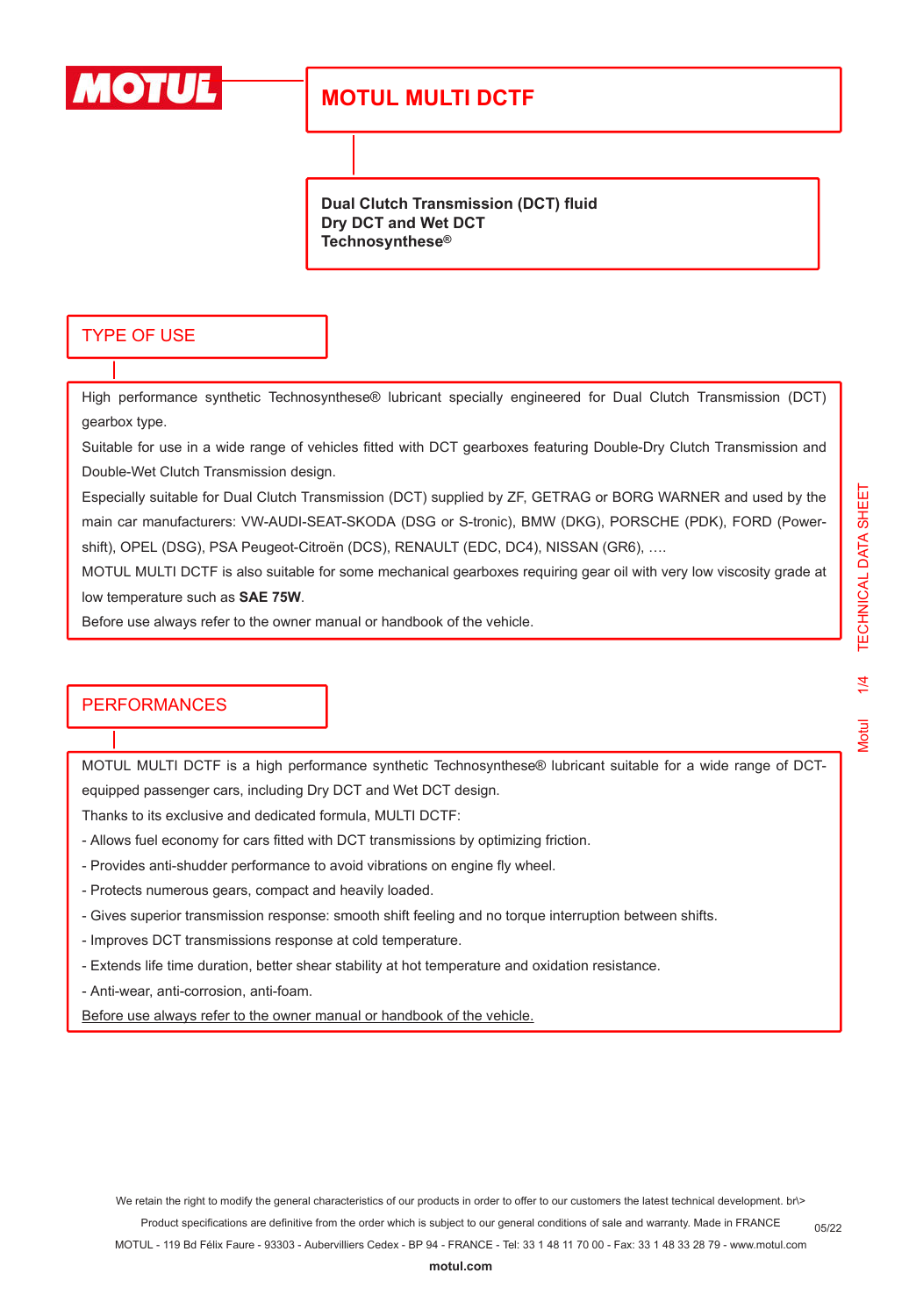

**Dual Clutch Transmission (DCT) fluid Dry DCT and Wet DCT Technosynthese®**

## RECOMMENDATIONS

Can be mixed only with similar lubricants.

Oil change: according to manufacturer's recommendations and adapt according to your own use.

Before use always refer to the owner manual or handbook of the vehicle.

#### **PROPERTIES**

| Color                                          | Visual     | Amber                     |
|------------------------------------------------|------------|---------------------------|
| Density at 20°C (68°F)                         | ASTM D1298 | 0.845                     |
| Viscosity at $40^{\circ}$ C (104 $^{\circ}$ F) | ASTM D445  | $33.8$ mm <sup>2</sup> /s |
| Viscosity at 100°C (212°F)                     | ASTM D445  | $7.3$ mm <sup>2</sup> /s  |
| Viscosity Index                                | ASTM D2270 | 189.0                     |
| Pour point                                     | ASTM D97   | $-45.0 °C / -49.0 °F$     |
| Flash point                                    | ASTM D92   | 196.0 °C / 385.0 °F       |

TECHNICAL DATA SHEET Motul 2/4 TECHNICAL DATA SHEET $2/4$ **Motul** 

05/22

We retain the right to modify the general characteristics of our products in order to offer to our customers the latest technical development. br\>

Product specifications are definitive from the order which is subject to our general conditions of sale and warranty. Made in FRANCE

MOTUL - 119 Bd Félix Faure - 93303 - Aubervilliers Cedex - BP 94 - FRANCE - Tel: 33 1 48 11 70 00 - Fax: 33 1 48 33 28 79 - www.motul.com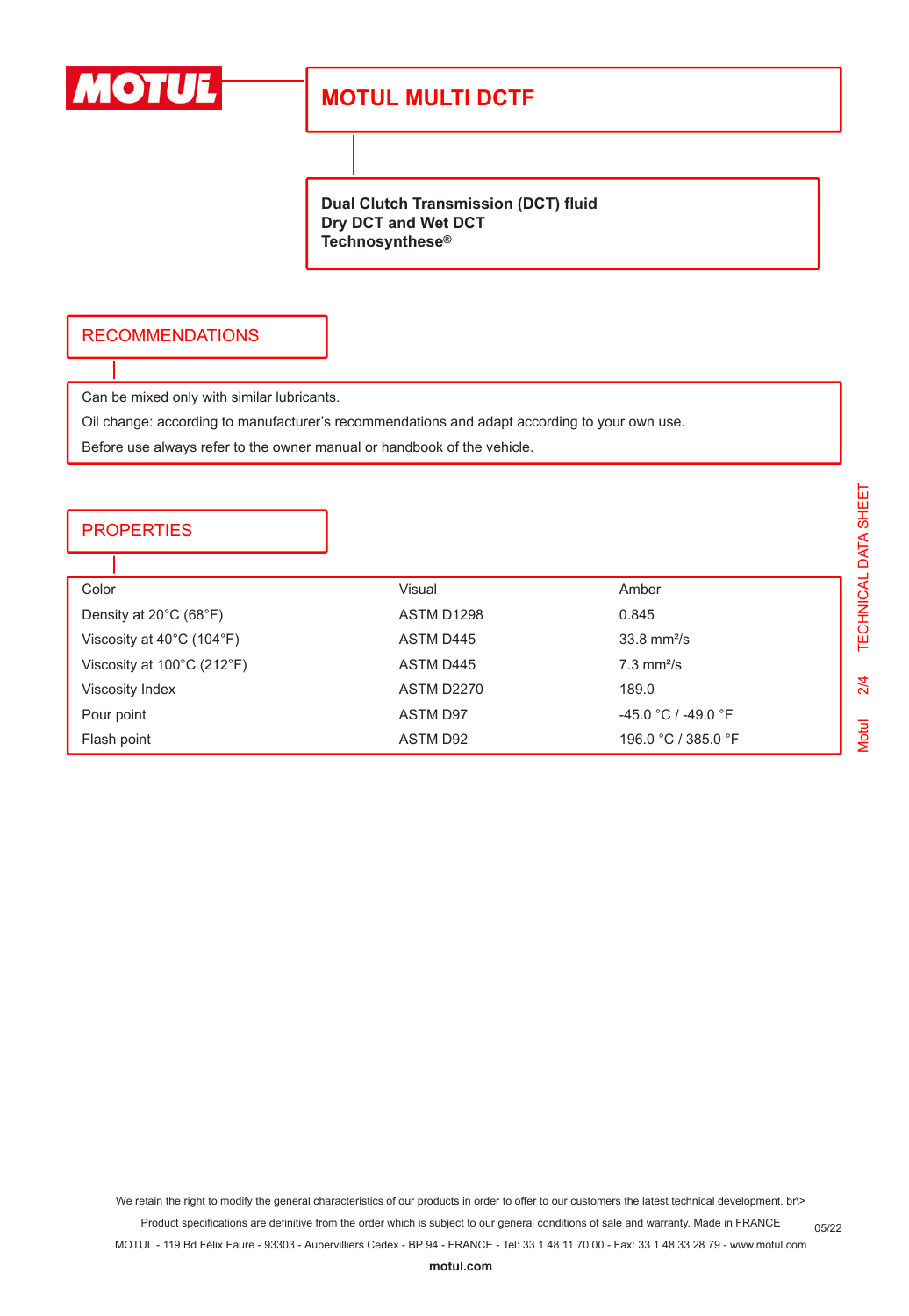

**Dual Clutch Transmission (DCT) fluid Dry DCT and Wet DCT Technosynthese®**

| <b>STANDARDS</b>                       |                                                                                                                                                                                          |  |
|----------------------------------------|------------------------------------------------------------------------------------------------------------------------------------------------------------------------------------------|--|
| <b>API</b>                             | $GL-4$                                                                                                                                                                                   |  |
| <b>OE PERFORMANCES</b>                 |                                                                                                                                                                                          |  |
| <b>AUDI</b>                            | G 009 317, G 052 171, G 052 178, G 052 182, G 052<br>512, G 052 527, G 052 529, G 052 726, G 052 798, G<br>055 512, G 055 529, G 070 726, S-tronic, TL 52 182                            |  |
| <b>BMW</b>                             | 83 22 0 306 816, 83 22 0 397 244, 83 22 0 440 214, 83<br>22 2 147 477, 83 22 2 148 578, 83 22 2 148 579, 83 22 2<br>167 666, 83 22 2 409 710, DCTF-1, DKG, DTF 1, MTF-<br>LT-3. MTF-LT-5 |  |
| <b>CITROËN</b>                         | 1618078480, 9730 A8, 9734 S2, DCS, JWS 2271                                                                                                                                              |  |
| <b>DS (CAPSA)</b>                      | 1618078480, 9730 A8, 9734 S2, DCS, JWS 2271                                                                                                                                              |  |
| <b>FIAT</b>                            | 9.55550-DA11, 9.55550-MZ2, 9.55550-MZ6, Tutela Trans-<br>mission Gearforce                                                                                                               |  |
| FORD                                   | 1490 761, 1490 763, POWERSHIFT, WSS-M2C200-D2,<br>WSS-M2C200-D3, WSS-M2C200-E1, WSS-M2C936-A                                                                                             |  |
| HONDA                                  | MTF-III                                                                                                                                                                                  |  |
| JAGUAR LAND<br><b>ROVER</b>            | <b>PENTOSIN FFL-3</b>                                                                                                                                                                    |  |
| <b>LEXUS</b>                           | #If, #0888, 0888581001, JWS 2271, LF, LV 75W MT                                                                                                                                          |  |
| <b>MERCEDES-BENZ</b>                   | MB 236.24, SLS A 001 989 86 03                                                                                                                                                           |  |
| <b>MITSUBISHI</b>                      | Diamond Queen SSTF-1                                                                                                                                                                     |  |
| <b>NISSAN</b>                          | DCT Fluid, GR6, LV MT-1                                                                                                                                                                  |  |
| <b>PEUGEOT</b>                         | 1618078480, 9730 A8, 9734 S2, JWS 2271                                                                                                                                                   |  |
| <b>PORSCHE</b>                         | PENTOSIN FFL-3, 000 043 20, 000 043 305 63, 043 207<br>29, 043 207 30, 999 917 080 00, 999 917 546 00, PDK,<br>TF 0870                                                                   |  |
| <b>RENAULT</b>                         | <b>BOT 450, DC4, EDC</b>                                                                                                                                                                 |  |
| <b>SEAT</b>                            | G 009 317, G 052 171, G 052 178, G 052 182, G 052<br>512, G 052 527, G 052 529, G 052 726, G 052 798, G<br>055 512, G 055 529, G 070 726, TL 52 182                                      |  |
| <b>SKODA</b>                           | G 009 317, G 052 171, G 052 178, G 052 182, G 052<br>512, G 052 527, G 052 529, G 052 726, G 052 798, G<br>055 512, G 055 529, G 070 726, TL 52 182                                      |  |
| <b>SUZUKI</b>                          | 99000-22B27-036                                                                                                                                                                          |  |
| ΤΟΥΟΤΑ                                 | 0888581001, JWS 2271, LF, LV 75W MT                                                                                                                                                      |  |
| <b>VOLVO</b>                           | 1161520-7, 1161838, BOT 341                                                                                                                                                              |  |
| VW                                     | DSG, G 009 317, G 052 171, G 052 178, G 052 182, G<br>052 512, G 052 527, G 052 529, G 052 726, G 052 798,<br>G 055 512, G 055 529, G 070 726, TL 52 182                                 |  |
| <b>PRODUCTS</b>                        |                                                                                                                                                                                          |  |
| CASTROL                                | BOT 118 Plus, BOT 341, BOT 342A, BOT 350 M1, BOT<br>350 M3, BOT 450, Transmax Dual                                                                                                       |  |
| <b>PENTOSIN</b>                        | FFL-2, FFL-3                                                                                                                                                                             |  |
| <b>PETRONAS LUBRI-</b><br><b>CANTS</b> | <b>Tutela Transmission Gearforce</b>                                                                                                                                                     |  |

We retain the right to modify the general characteristics of our products in order to offer to our customers the latest technical development. br\>

Product specifications are definitive from the order which is subject to our general conditions of sale and warranty. Made in FRANCE 05/22

MOTUL - 119 Bd Félix Faure - 93303 - Aubervilliers Cedex - BP 94 - FRANCE - Tel: 33 1 48 11 70 00 - Fax: 33 1 48 33 28 79 - www.motul.com